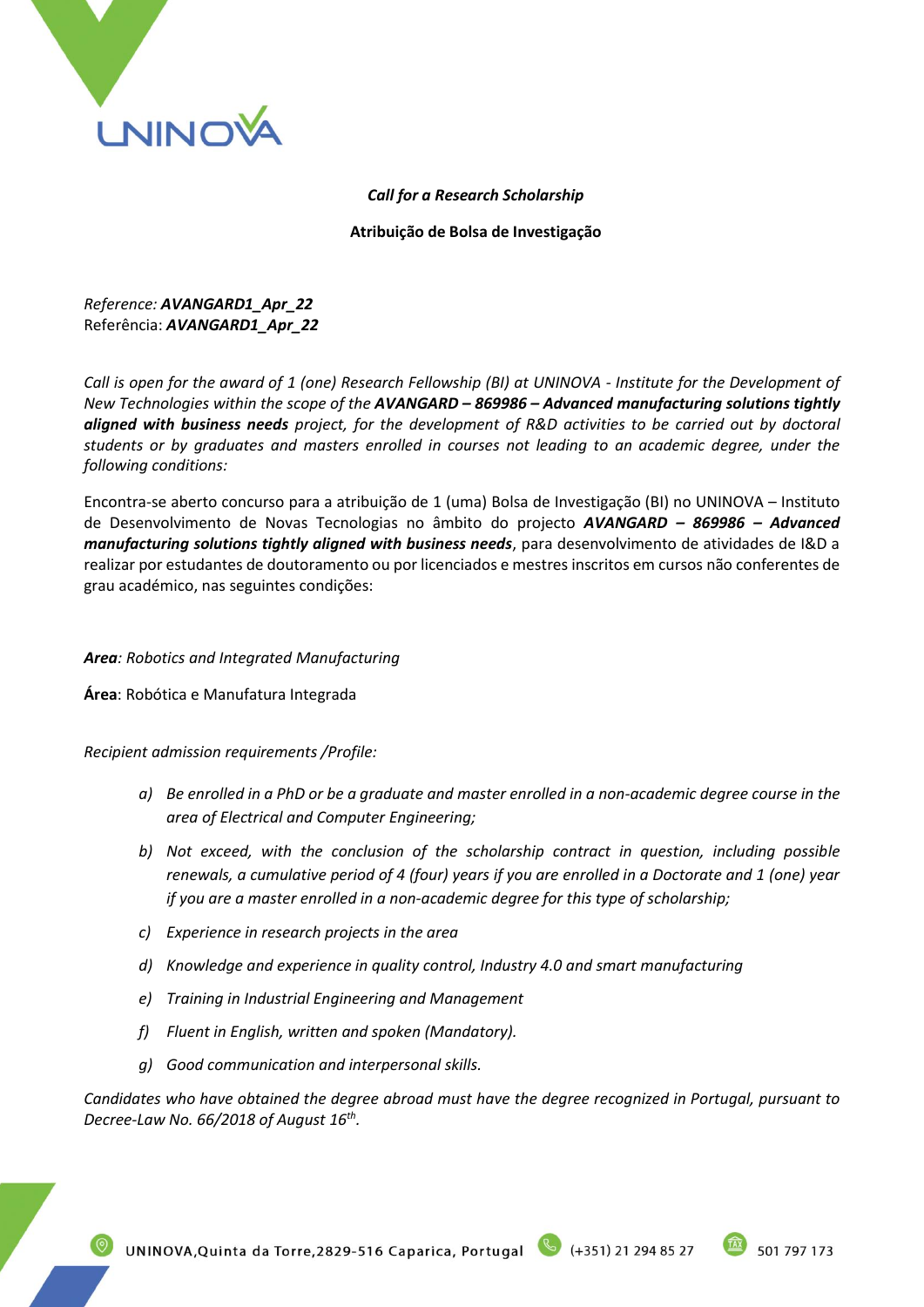

#### **Requisitos de admissão/Perfil dos destinatários:**

- a) Estar inscrito num doutoramento ou ser licenciado e mestre inscrito em curso não conferente de grau académico na área de Engenharia Eletrotécnica e de Computadores;
- b) Não exceder, com a celebração do contrato de bolsa em causa, incluindo as renovações possíveis, um período acumulado de 4 (quatro) anos, se estiver inscrito em doutoramento e de 1 (um) ano se for mestre inscrito em curso não conferente de grau académico, para esta tipologia de bolsa;
- c) Experiência em projetos de investigação da área
- d) Conhecimentos e experiência em controlo de qualidade, Indústria 4.0 e manufatura inteligente
- e) Formação em Engenharia e Gestão Industrial
- f) Fluente em inglês escrito e falado (Mandatório).
- g) Boa capacidade de comunicação e relacionamento interpessoal.

Candidatos que tenham obtido o grau no estrangeiro devem ter o grau reconhecido em Portugal, nos termos do Decreto-Lei n.º 66/2018, de 16 de Agosto.

*Work plan: The candidate will develop research work performing the following tasks with the following objectives:*

- Participation in project meetings.
- WP2 Development of the prototype for demonstration of the cloud-based cyber-physical production system
- WP4 Integration of process modules into the microfactory
- WP5 Development and integration of a local demonstrator

**Plano de trabalhos**: O candidato irá desenvolver trabalho de investigação realizando as seguintes tarefas com os seguintes objetivos:

- Participação em reuniões de trabalho.
- WP2 Development of the prototype for demonstration of the cloud-based cyber-physical production system
- WP4 Integration of process modules into the microfactory
- WP5 Development and integration of a local demonstrator

*Applicable legislation and regulations: Statute of the Scientific Research Grantee, approved by Law No. 40/2004 of August 18, amended and republished by Decree-Law No. 202/2012, of August 27 and amended by Decree-Law No. 233/2012 of 29 October, Law No. 12/2013 of January 29 and Decree-Law No. 123/2019 of August 28.*

*Is subsidiarily applicable the Regulation of UNINOVA Research Grants, approved by deliberation of the Board of Directors of the FCT – Fundação para a Ciência e a Tecnologia, in the meeting of March 2 of 2022.*

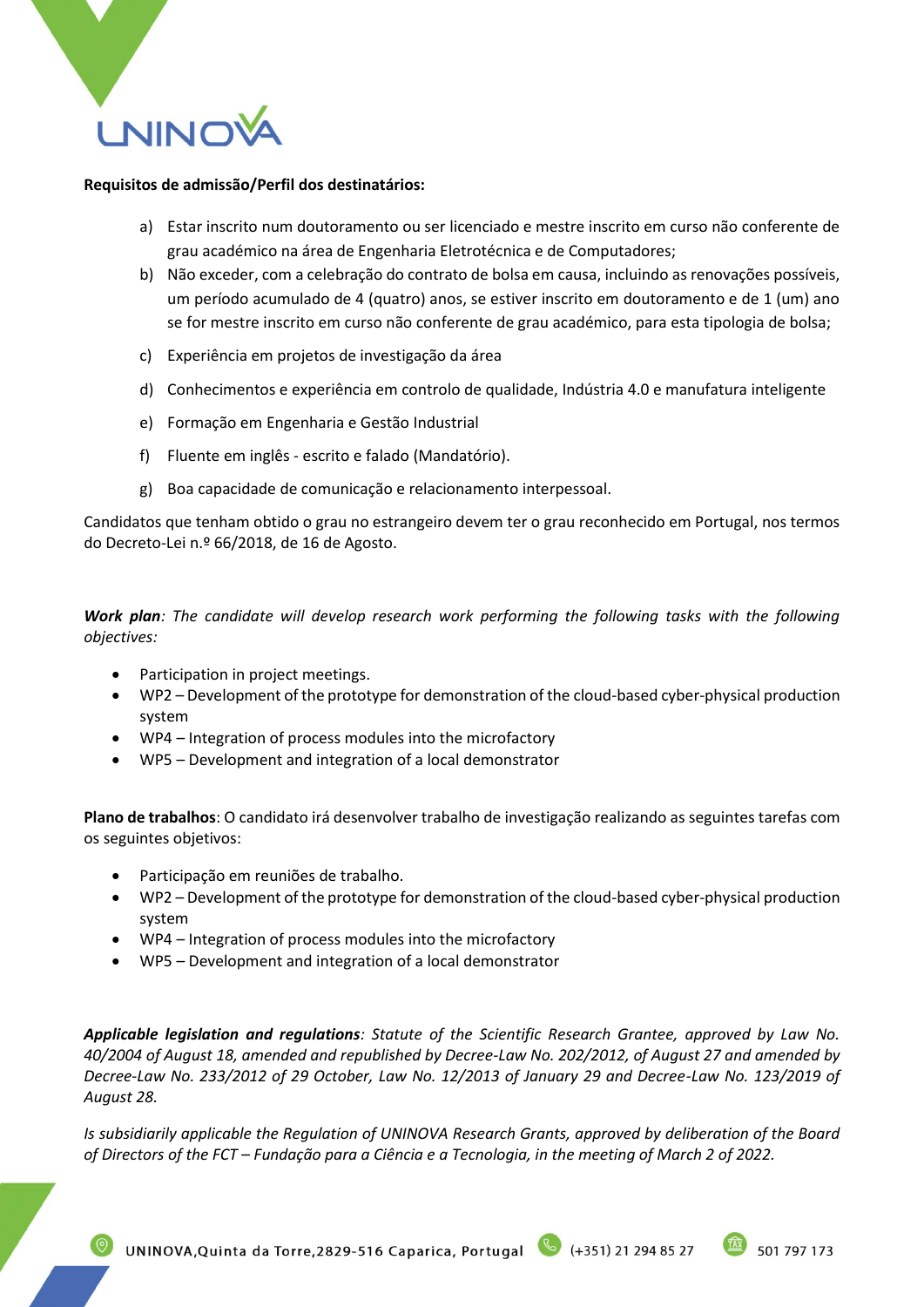

**Legislação e regulamentação aplicável**: Estatuto do Bolseiro de Investigação Científica, aprovado pela Lei n.º 40/2004, de 18 de Agosto, alterado e republicado pelo Decreto-Lei n.º 202/2012, de 27 de Agosto e alterado pelo Decreto-Lei n.º 233/2012, de 29 de Outubro, pela Lei n.º 12/2013, de 29 de Janeiro e pelo Decreto-Lei n.º 123/2019, de 28 de Agosto.

É subsidiariamente aplicável o Regulamento de Bolsas de Investigação do UNINOVA, aprovado por deliberação do Conselho Diretivo da FCT-Fundação para a Ciência e a Tecnologia, em reunião de 2 de Março de 2022.

*Workplace: The work will be carried out at UNINOVA's facilities, in other facilities located at the FCT/NOVA Campus and/or in other facilities that may be necessary for its execution, under the scientific guidance of Professor José Barata. UNINOVA will be the contracting entity.*

**Local de trabalho**: O trabalho será desenvolvido nas instalações do UNINOVA, noutras instalações situadas no Campus da FCT/NOVA e/ou noutras instalações eventualmente necessárias para a sua execução, sob a orientação científica do Professor José Barata. O UNINOVA será a entidade contratante.

*Duration of the grant: The grant shall last for 3 (three) months, and is scheduled to start in June 2022.*

**Duração da bolsa**: A bolsa terá a duração de 3 (três) meses, e tem início previsto para junho de 2022.

*Monthly maintenance allowance amount: The amount of the scholarship corresponds to a minimum value of € 1 144.64.*

*The grantee also benefits from personal accident insurance during the period of granting the scholarship and may be reimbursed for voluntary social insurance equivalent to the 1st tier.*

*The scholarship will be paid monthly on the last business day of each month by bank transfer.*

**Valor do subsídio de manutenção mensal**: O montante da bolsa corresponde ao valor mínimo de € 1 144,64€.

O(A) bolseiro(a) beneficia também de um seguro de acidentes pessoais durante o período de concessão da bolsa e poderá ser reembolsado do Seguro Social Voluntário equivalente ao 1º escalão.

A bolsa será paga mensalmente no último dia útil de cada mês por transferência bancária.

*Application deadline and form of submission of applications: The call for applications is open for the period from 21-04-2022 to 06-05-2022.*

*Applications must be formalised by submitting the following documentation:*

- *... Curriculum Vitae;*
- *... Motivation Letter;*
- *... Certificate of Qualifications or declaration of commitment of honor on the ownership of the respective*  academic degree according to draft available on the UNINOVA website [\(https://www.uninova.pt/jobs](https://www.uninova.pt/jobs-opportunities)*[opportunities\)](https://www.uninova.pt/jobs-opportunities).*

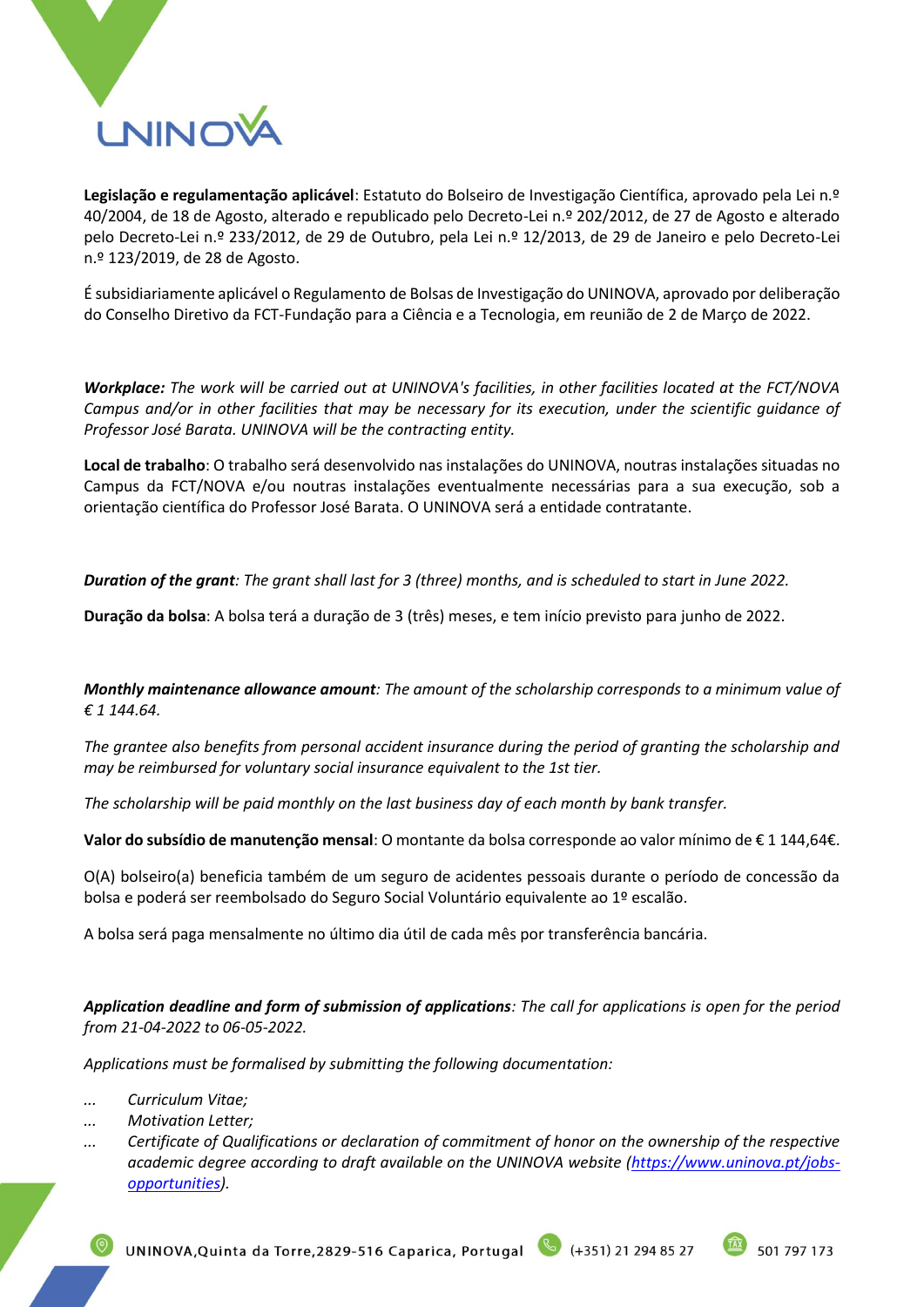

*Upon contracting, the Certificate of Qualifications must be delivered;*

*... Informed consent statement duly dated and signed, according to the draft available on the UNINOVA website [\(https://www.uninova.pt/jobs-opportunities\)](https://www.uninova.pt/jobs-opportunities);*

*... Other documents attesting to what was reported on the CV.*

*In the event of contractualization, the selected candidate must present the Proof of registration in a doctorate or in a course not conferring an academic degree.*

*Applications must be submitted to UNINOVA or submitted by email to [recrutamento@uninova.pt](mailto:recrutamento@uninova.pt) and to [andre.rocha@uninova.pt](mailto:andre.rocha@uninova.pt) with the AVANGARD1\_Apr\_22.*

**Prazo de candidatura e forma de apresentação das candidaturas**: O concurso encontra-se aberto no período de 21-04-2022 to 06-05-2022.

As candidaturas devem ser formalizadas, obrigatoriamente, através do envio da seguinte documentação:

- … Curriculum Vitae;
- … Carta de Motivação;
- … Certificado de Habilitações ou declaração de compromisso de honra sobre a titularidade do respetivo grau académico de acordo com minuta disponibilizada no site do UNINOVA [\(https://www.uninova.pt/jobs-opportunities\)](https://www.uninova.pt/jobs-opportunities);

Em sede de contratualização deverá ser entregue o Certificado de Habilitações;

- … Declaração de consentimento informado devidamente datada e assinada, de acordo com minuta disponibilizada no site do UNINOVA [\(https://www.uninova.pt/jobs-opportunities\)](https://www.uninova.pt/jobs-opportunities);
- … Cópia de documento de identificação;
- … Outros documentos que atestem o relatado no CV.

Em sede de contratualização, o candidato selecionado deverá entregar o Comprovativo de inscrição num doutoramento ou num curso não conferente de grau académico.

As candidaturas deverão ser entregues no UNINOVA ou submetidas por email par[a recrutamento@uninova.pt](mailto:recrutamento@uninova.pt) e par[a andre.rocha@uninova.pt](mailto:andre.rocha@uninova.pt) com o assunto *AVANGARD1\_Apr\_22***.**

*Selection methods: The selection methods to use will be as follows:*

*- Curriculum Vitae [50%];*

*- Level of knowledge in the area of deposition of thin films, with emphasis on the area of the work plan [50%].*

*- If the jury deems it necessary, an interview will take place only with the selected candidates, with each of the previous items valid [40%] and the interview [20%]*

**Métodos de seleção**: Os métodos de seleção a utilizar serão os seguintes:

- Curriculum Vitae [50%];

- Nível de conhecimentos na área da deposição de películas finas, com ênfase na área do plano de trabalhos [50%].



*<sup>...</sup> Copy of ID;*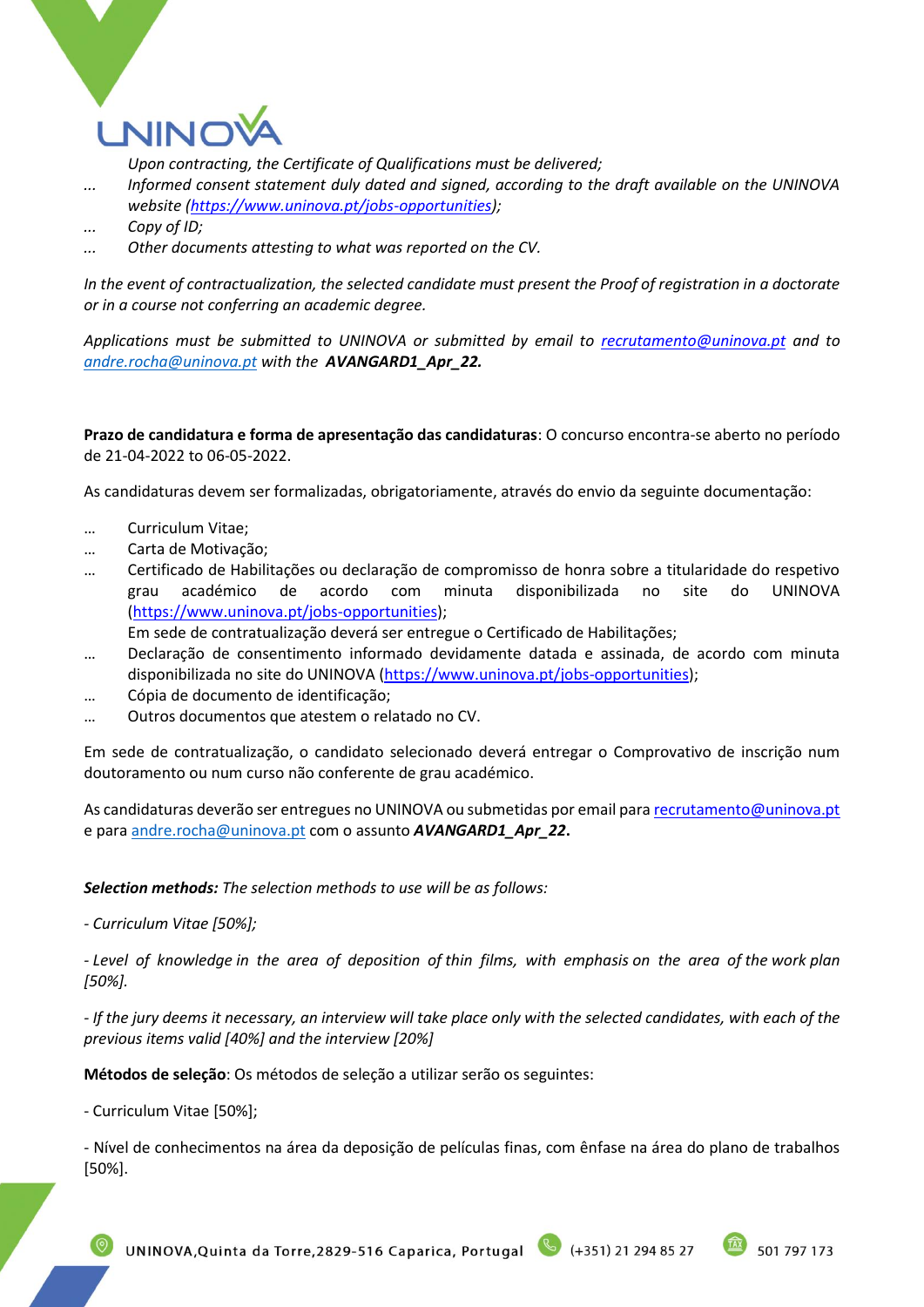

- Se o júri entender ser necessário, terá lugar uma entrevista apenas com os candidatos selecionados, passando cada um dos itens anteriores a valer [40%] e a entrevista [20%]

#### **Members of the Jury:**

- 1. Professor José Barata
- 2. Doctor Sanaz Nikghadam
- 3. Professor André Rocha

### **Composição do Júri de Seleção**:

- 1. Professor José Barata
- 2. Doctor Sanaz Nikghadam
- 3. Professor André Rocha

*Form of advertising/notification of results: Both admitted and excluded candidates list and final classification list shall be posted at UNINOVA building, located at Campus da Caparica, Quinta da Torre, 2829-516 Caparica, it will be published on the UNINOVA website [\(https://www.uninova.pt/\)](https://www.uninova.pt/) and all candidates will be notified by email.* 

**Forma de publicitação/notificação dos resultados:** A lista com o(a) candidato(a) admitido(a) e com os candidatos excluídos com a classificação final será publicitada no sítio na internet do UNINOVA [\(https://www.uninova.pt/\)](https://www.uninova.pt/) e todos os candidatos serão notificados por e-mail.

*Preliminary Hearing and Deadline for Decision: After communicating the provisional list of the results of the evaluation, the candidates have a period of 10 working days to express their opinion during a prior hearing of interested parties, pursuant to articles 121 et seq. of the Code of Administrative Procedure.*

*The final decision will be rendered after the analysis of the statements presented during a prior hearing of interested parties. A complaint may be filed against the final decision within 15 working days, or, alternatively, an appeal may be filed within 30 working days, both counting from the respective notification.*

**Audiência Preliminar e Prazo Final de Decisão:** Após comunicação da lista provisória dos resultados da avaliação, os candidatos dispõem de um período de 10 dias úteis para, querendo, se pronunciarem em sede de audiência prévia de interessados, nos termos dos artigos 121º e seguintes do Código do Procedimento Administrativo.

A decisão final será proferida após a análise das pronúncias apresentadas em sede de audiência prévia de interessados. Da decisão final pode ser interposta reclamação no prazo de 15 dias úteis, ou, em alternativa, interposto recurso no prazo de 30 dias úteis, ambos contados a partir da respetiva notificação.